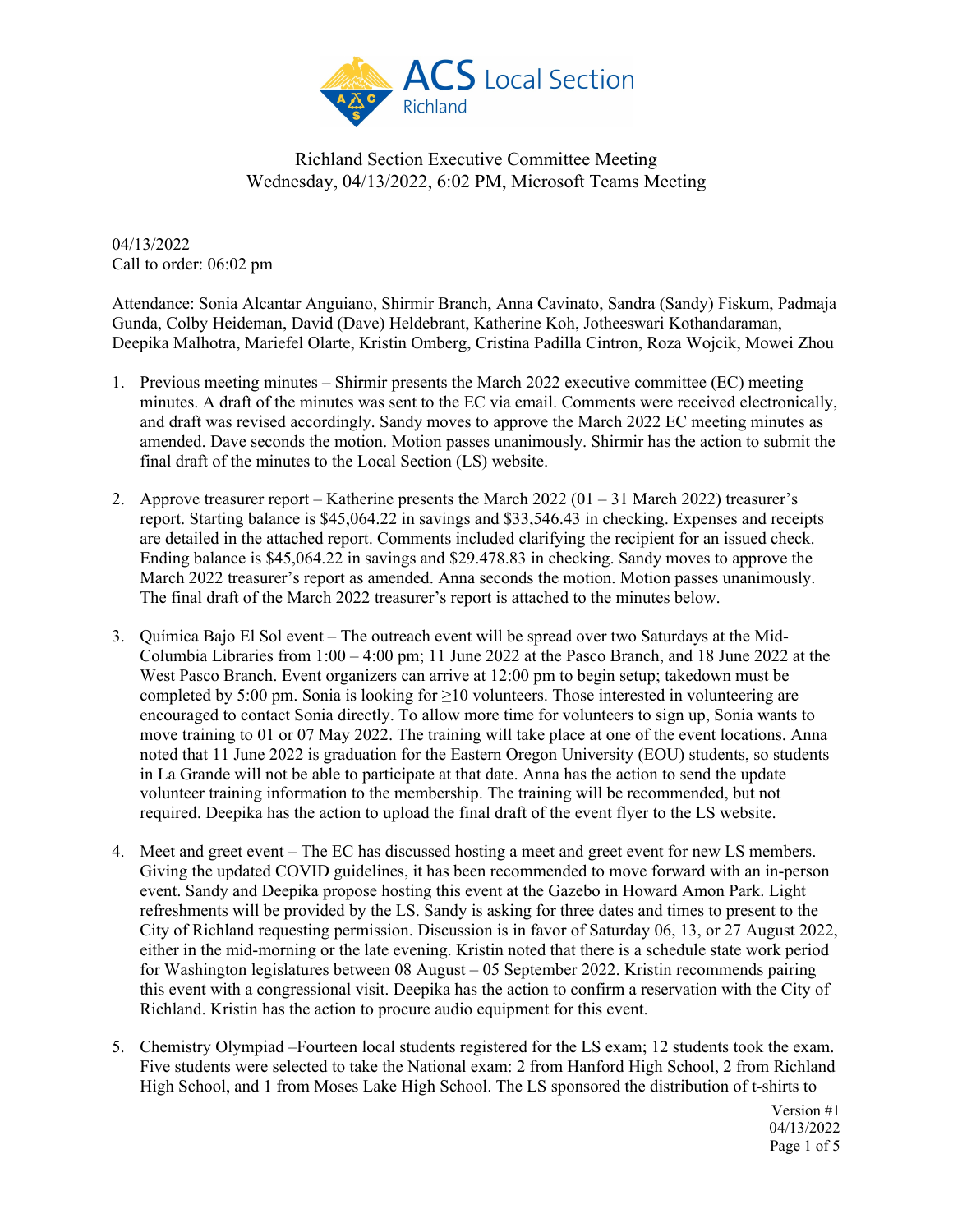

the participants. The national exam is schedule for 30 April 2022. The exam will be proctored at Columbia Basin College (CBC); it must be taken in person since part of the exam is a lab practical. The exam will take place in three segments: the first is  $90$  minutes  $(9:00 \text{ am} - 10:30 \text{ am})$ ; the second is 105 minutes (11:00 am  $-$  12:45 pm); the third is 90 minutes (1:30  $-$  3:00 pm). Students will be asked to arrive at CBC by 8:45 am. Padmaja should receive the kit with the exam from ACS within the next couple of days. Padmaja is asking volunteers to help proctor the exam. Those interested in volunteering are encouraged to contact Padmaja directly. Discussion indicates that since the exam includes a lab section, Padmaja should ask to students to arrive with appropriate personal protective equipment (long sleeve clothes, closed toe shoes, lab coat and goggles, etc.). Padmaja has the action to send a call for volunteers to Anna for distribution to the membership.

- 6. ACS spring meeting The 2022 ACS Spring Meeting took place in San Diego, CA on 20 24 March 2022. Anna reports that there were 13,298 people in attendance: 9,772 were in-person registrants, 3,526 were virtual registrants. There were 73 different countries represented: >11,000 domestic to US, and  $\geq$ 2,000 foreign national attendees. There were almost 11,000 abstracts presented: 42% inperson; 39% hybrid; and 19 % virtual. Anna attended the Councilor meeting. The meeting was held virtually on Wednesday, 23 March 2022. There were 4 candidates nominated for the 2023 ACS President-Elect: Frank Bloom, Mary Carroll, Rigoberto Hernandez, and Ingrid Montes. Mary and Rigoberto had the most votes to move to the ballot for the elections, which will take place in the fall. A petition was put forward by the Committee on Budget and Finance to change the model under which Local Sections and Technical Divisions (TDs) receive financial allotments from the ACS. Until this point, the allotments were determined according to membership dues. The petition would change the source of allotments to unrestricted funds from the ACS, which will be used to establish a quasi-endowment. This would provide financial stability to LSs and TDs in the face of declining membership. The councilors voted in favor of this petition. The Division of Carbohydrate Chemistry was renamed the Division of Carbohydrate Chemistry and Glycobiology; the Division will retain its same acronym. CARB. A new international chapter was established in Switzerland. The full Councilor meeting report is attached to this month's minutes.
- 7. Dr. Morris Bullock Seminar Dr. Bullock was awarded the 2022 ACS Award in Organometallic Chemistry at the Spring Meeting. Deepika reached out to Dr. Bullock to invite him to present his research at a Science Café. He agreed and stated that he would prefer to give an in-person talk. Deepika recommended hosting the Science Café on a weekday in September 2022. Anna asked if the event can be presented in a hybrid format. Anna noted that the EOU academic year does not begin until the end of September.
- 8. Leadership institute Deepika will be attending the ACS Leadership Institute on behalf of the LS. The LS was asked to give a presentation about the 2021 "Explorando COVID-19" outreach event at the Institute. Anna will present a poster about the 2021 Virtual Girls in Science event, for which the LS received a ChemLuminary award.
- 9. Lamb Weston tour Deepika and Mariefel are working to reorganize the Lamb Weston factory tour, which was postponed in 2021 due to COVID restrictions. All ages are welcome to attend. Proposed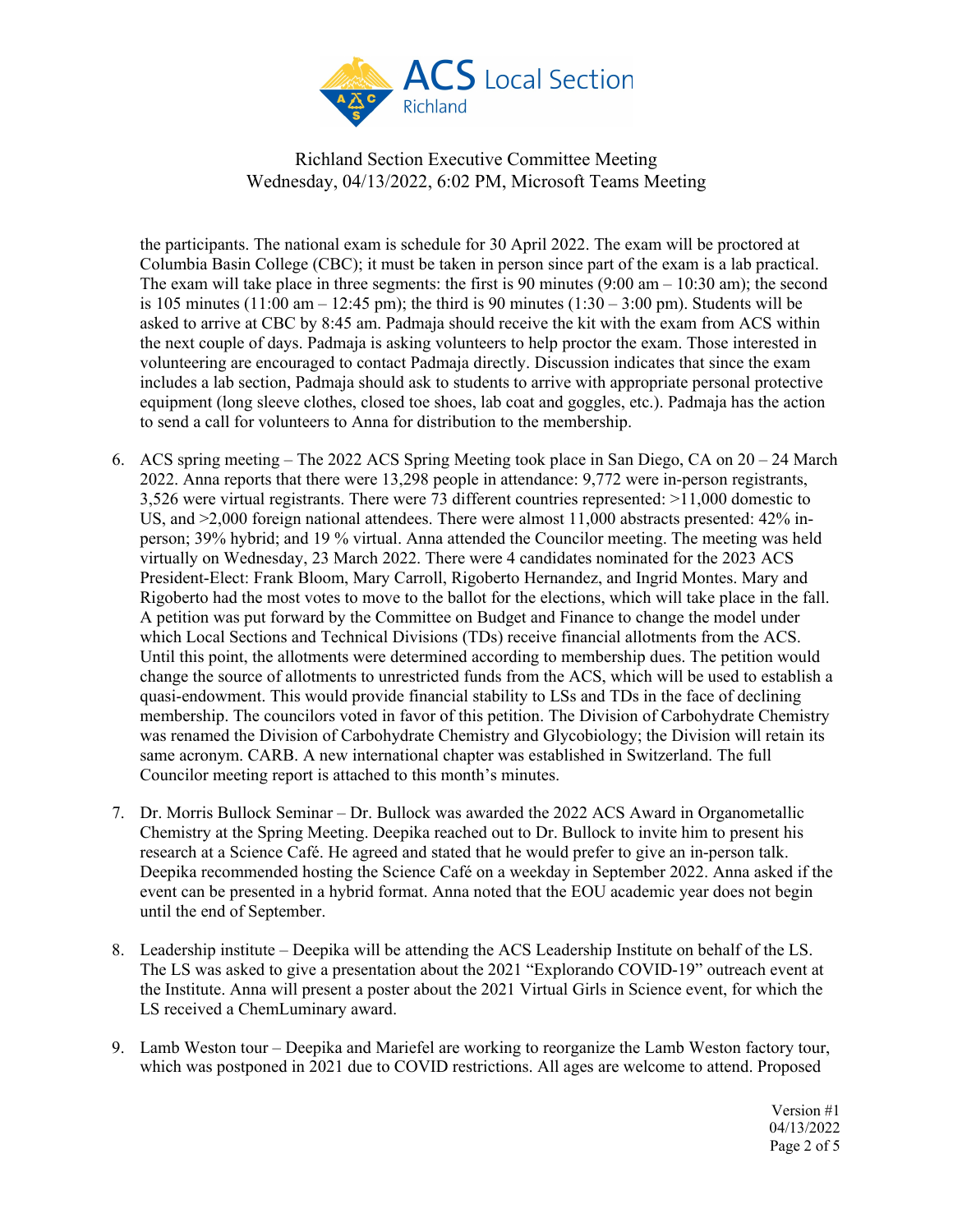

dates for this event are 09, 16, and 23 July 2022. Discussion leans more toward 16 or 23 July due the 04 July holiday. Lamb Weston is asking for a tentative number of attendees.

- 10. METT grant Proposals for the LS Members Engaging Through Technology Grant are due 31 May 2022. If anyone is interested in putting forward a proposal, please reach out to Mariefel directly. The maximum award amount is \$2,000. However, if the proposal scope is beyond the maximum allowed, there is potential to leverage funds from the LS.
- 11. Collaborative seminar The collaborative hybrid seminar will be hosted on 25 June 2022, starting at 9:00 am. This event will be hosted in collaboration with the Puerto Rico chapter, Cornell University, and the Arabic International Chapter. A room has been reserved at the Richland Public Library. More information on this event will be presented at the next EC meeting.
- 12. 2019 Strategic Plan Update postponed to the next EC meeting due in the interest of time.
- 13. Earth Day at EOU The EOU chem club is hosting an Earth Day outreach event at the public library in La Grande on 22 April 2022. Leftover materials from this event can be used for the June 2022 outreach event.
- 14. Committee reports
	- a. Women Chemists (Chair: Shirmir) No updates to report.
	- b. Government Affairs (Chair: Kristin) Kristin working to schedule meetings with the Washington and Oregon congressional delegations. A potential timeframe is for August 2022. More information to follow.
	- c. Membership (Chair: Sandy) As of 02 April 2022: 1 reinstated member, 2 affiliated members, 3 new regular members, 13 member terminations, 0 reported deaths. There are 8 student members at Whitman College (adviser: Mark Hendrick). Sandy received clarification regarding LS fees being covered by places of employment. From Mark O'Brian on 04 April 2022: "Hi Sandra, Local Section dues are 100% voluntary and members can choose to pay their local section dues or not. Either way, a national dues paying member remains in good standing with their local section (and will remain on your roster)."
	- d. Public Relations (Chair: Steve) Please send content for the next newsletter to Steve via email.
	- e. Programs (Chair: Deepika) Updates reported above.
	- f. Environmental Improvement (Chair: Uriah) Uriah is communicating with representatives in Industry as candidates to give a seminar. If anyone is interested in volunteering with the Environmental Improvement, please reach out to Steve.
	- g. Safety (Chair: Johnny) No updates to report.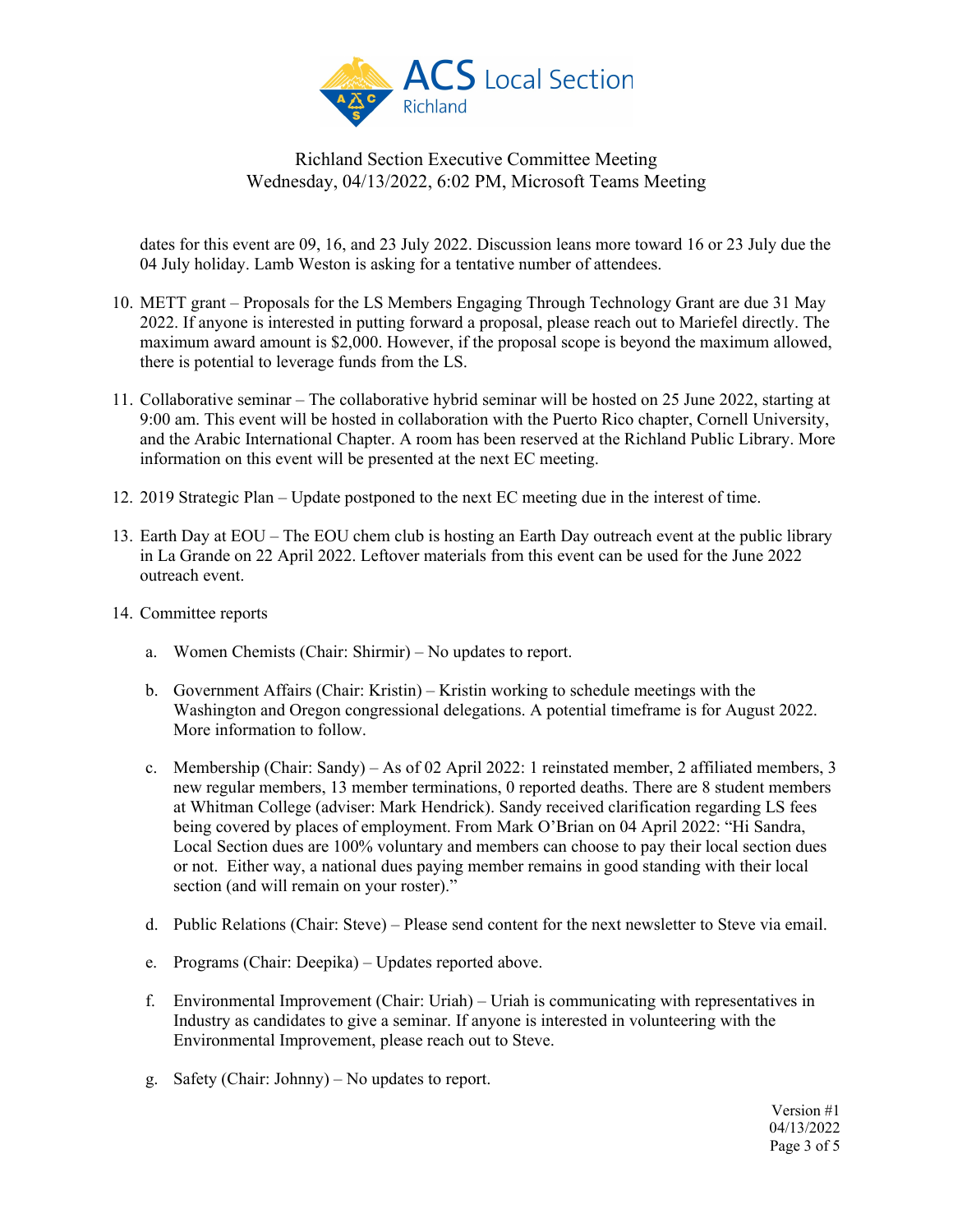

- h. Awards (Chair: Mariefel) Cristina was awarded the volunteer of the year.
- i. Diversity and Inclusion (Chair: Anna) No updates to report.
- j. Education (Chair: Colby) The EOU chemistry club had a great experience at the ACS spring meeting.

Anna moves to adjourn the April 2022 executive committee meeting. Deepika seconds the motion. Motion passes unanimously.

Cristina adjourns the April 2022 executive committee meeting at 7:09 pm.